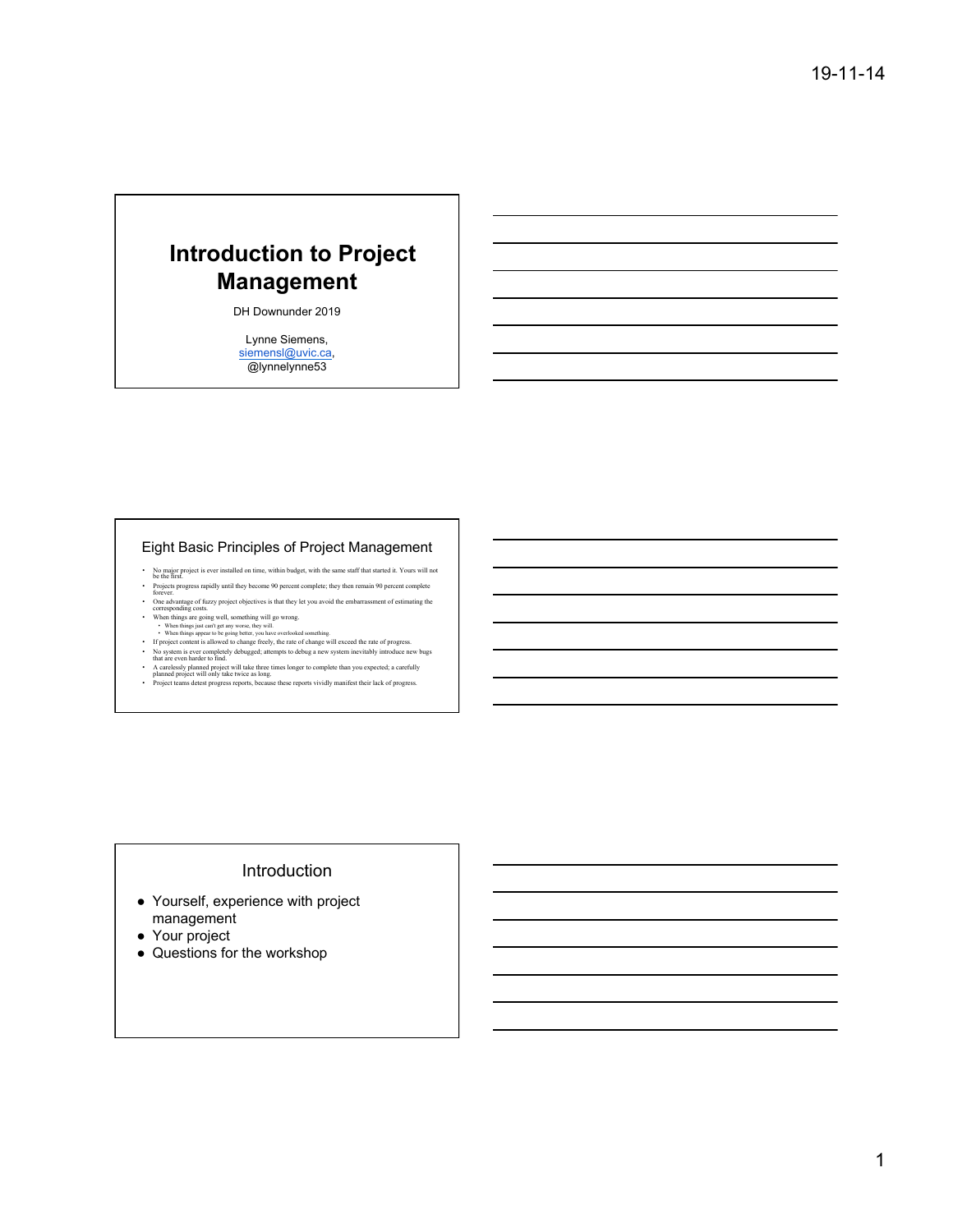#### **Plan the Work –**

**Now Work the Plan** 

# Importance of Project Management

- Why is it important to consider a project management approach for projects?
	- Projects are typically collaborative (team-based) • Projects require the juggling of variety of tasks,
	- people, skill sets, and resources
	- Projects often require funding (grants) to undertake the work
	- From project inception to implementation

#### Project Risks

- ❖ Timely completion
- ❖ Scope creep
- ❖ Budget mismanagement
- ❖ Unanticipated obstacles / tasks
- ❖ Team personnel changes
- ❖ Conflicting schedules
- ❖ Assignment of credit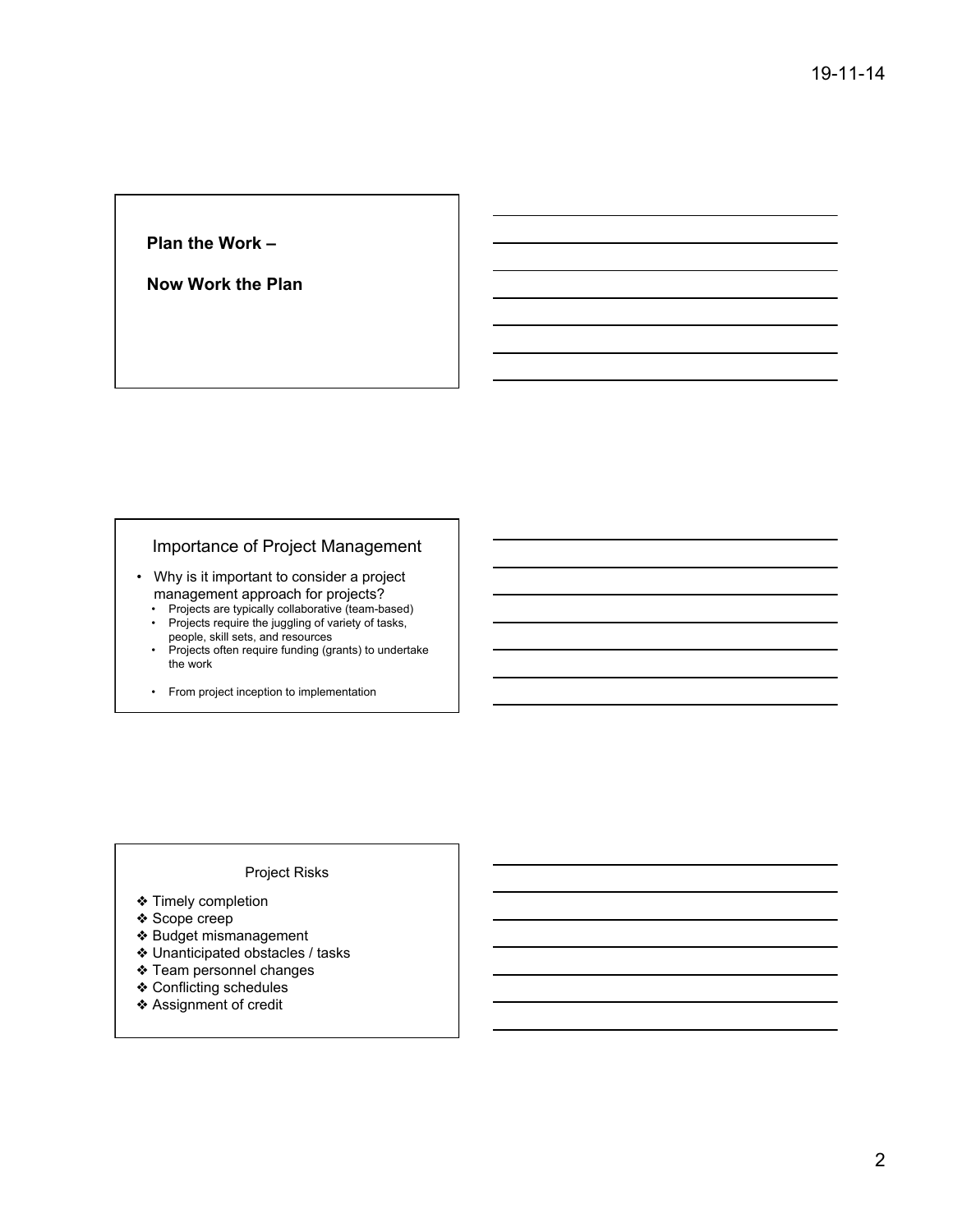# Project Management Defined

• set of principles, methods, tools and techniques for the effective management of objectives-oriented work in the context of a specific and unique organizational environment

• Objectives:  $\bigwedge$  Specified performance criteria On time <u>2</u> On budget

#### Project Defined

- relatively new or unknown undertakings (uncertainty and not regularly repeated)
- coordination of multiple people, tasks, resources and skills
- definite life cycle (start and end)
- cross organizational boundaries
- well defined scope and objectives

## Activity

- Defining your project
	- what is the issue to be addressed within the project?
	- what is the project scope?
	- what are the project objectives?
	- What is the time frame?
	- By what standard will you measure results?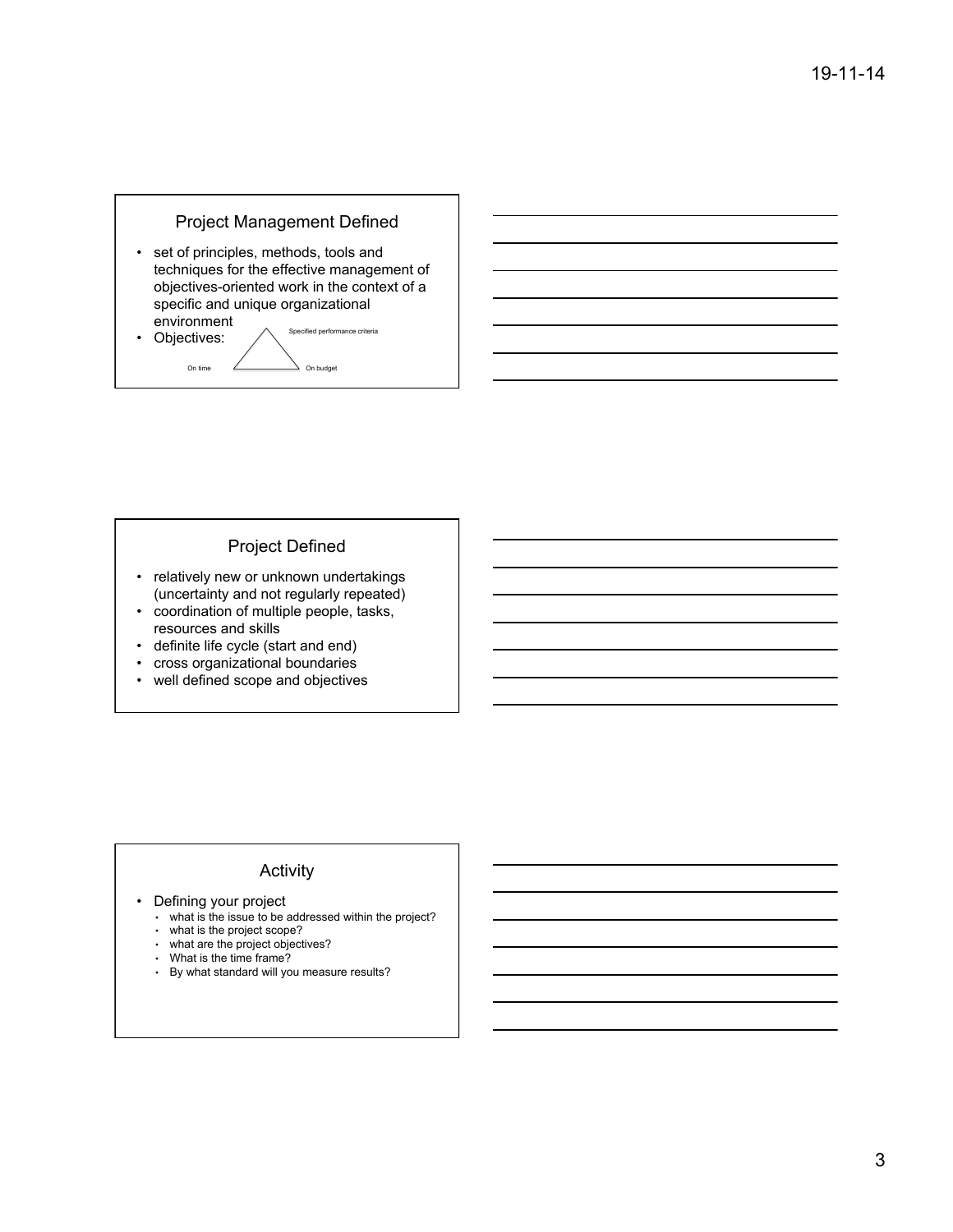#### Project Plan

- Benefits
	- Effective Communication
	- Final check
	- Baseline established
	- Reduces need for narrative reporting
- Project sign-off
	- Agreement
	- Basis for negotiating changes

# Developing the Plan: Modeling the **Work**

- work breakdown structure (see handout) • all tasks • checklist of activity and responsibility
- network (see handout) • relationship and relative interdependence of tasks
- critical path analysis (see handout)
- any path of tasks where delays could delay the project • gantt chart (see handout)
- tasks and a time scale
- what can go wrong and what are Plan Bs?

# Balancing The Plan

- Balance limited resources
	- Within project
	- Against other projects
	- Against nonproject efforts
- Can the project be achieved given the other deadlines that are present?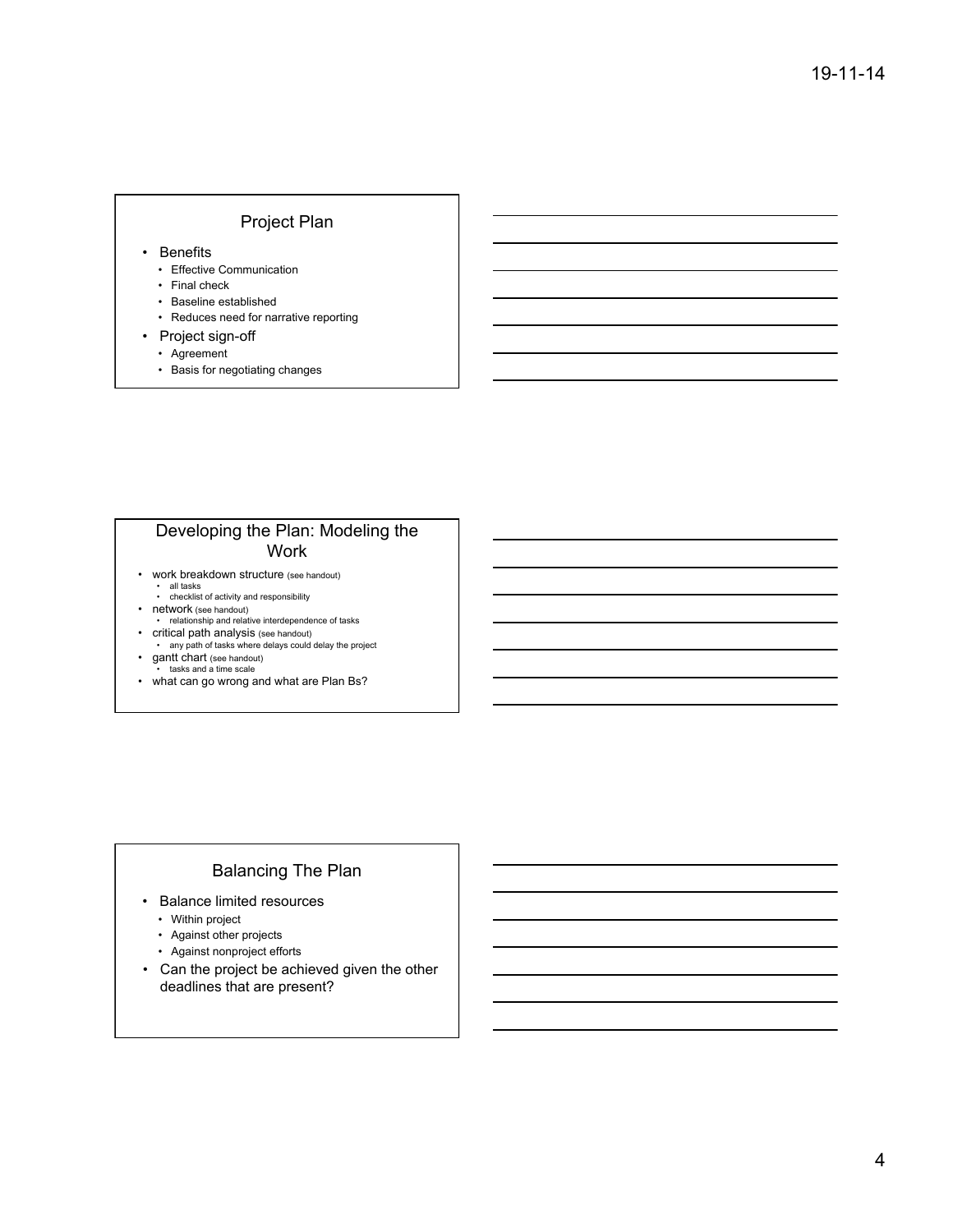### Working the plan

- tracking progress against planned
	- where are there differences?
	- do these differences indicate a potential problem?
	- is change recommended?

#### • reporting progress

- where are we compared to where we want to be?
- using the work breakdown structure as checklist
- using the gantt chart as a visual progress report
- who needs to know?



# When is change needed?

- Tracked against actual performance
- Change may be required when actual does not matched planned
- Guidelines for change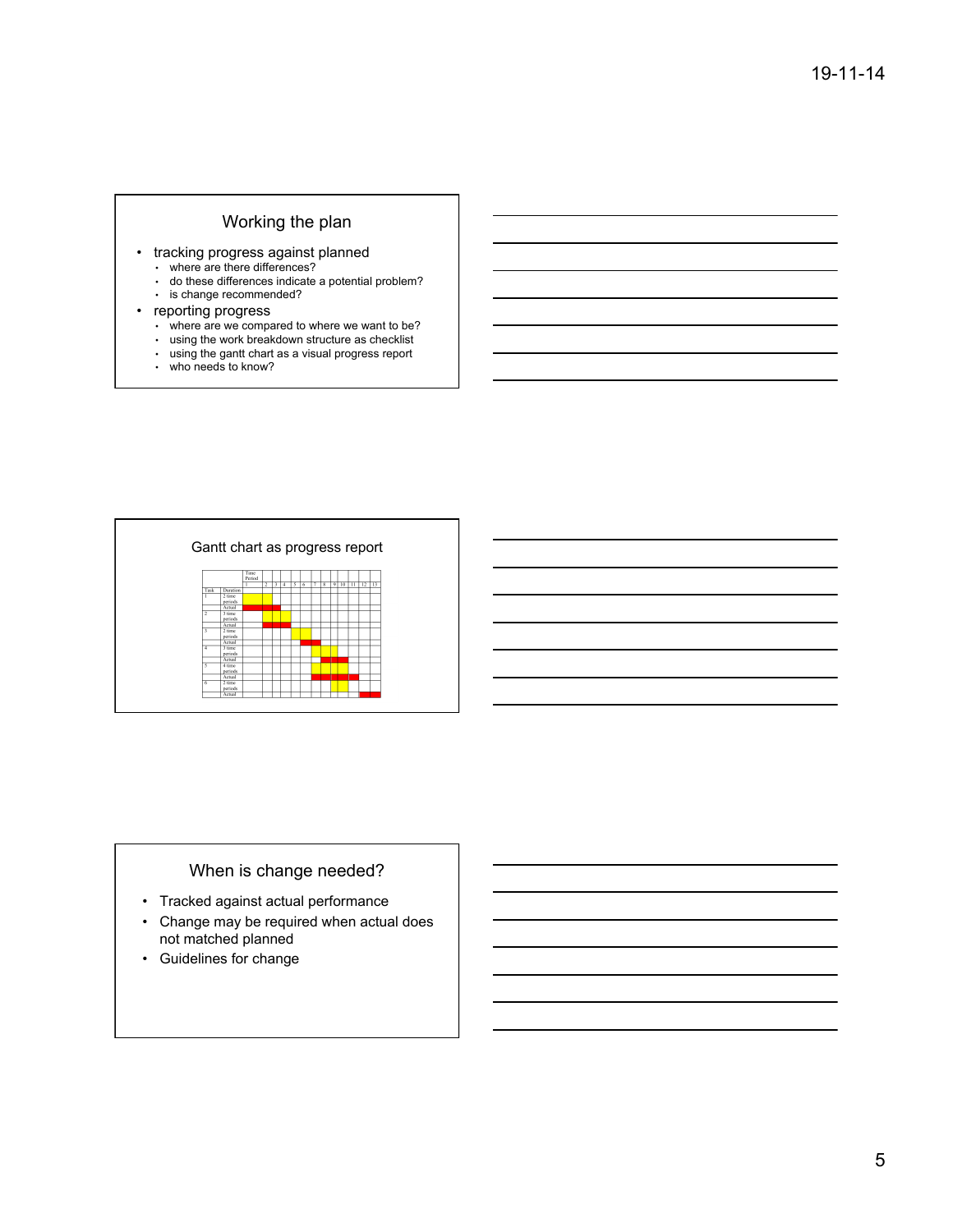#### Final Step

- Project review
	- Attainment of objectives
	- Effectiveness of agreement
	- Effectives of project plan, project organization and management systems
	- Deficiencies and problems experiences • Any issues outstanding
	- Lessons learned and suggested improvements

#### Tools

- what is needed given the project and team members' needs, geographical distribution and other factors? • choose a tool and use it with discipline
- "Low tech"
- white board, flip charts, markers, calendar, post-it notes • "Higher tech" (too many to talk about)
- 
- online calendars (google/outlook calendar)<br>• online gantt charts (google doc templates, dotproject)<br>• online project spaces (basecamp, asana)<br>• folder/file sharing (dropbox, evernote)<br>• many, many, many apps for iphone,
- 
- 

#### Building and Sustaining Teams

- small set of individuals who work interdependently and are jointly accountable for performance goals
- identifying team member
- what skills are needed (technical, content, collaborative)? what individuals are needed/available?
- supporting the team and its members
- ensure team performance, member satisfaction, team learning and stakeholder satisfaction • build trust and accountability across team members, distances,
- institutions, disciplines and time zones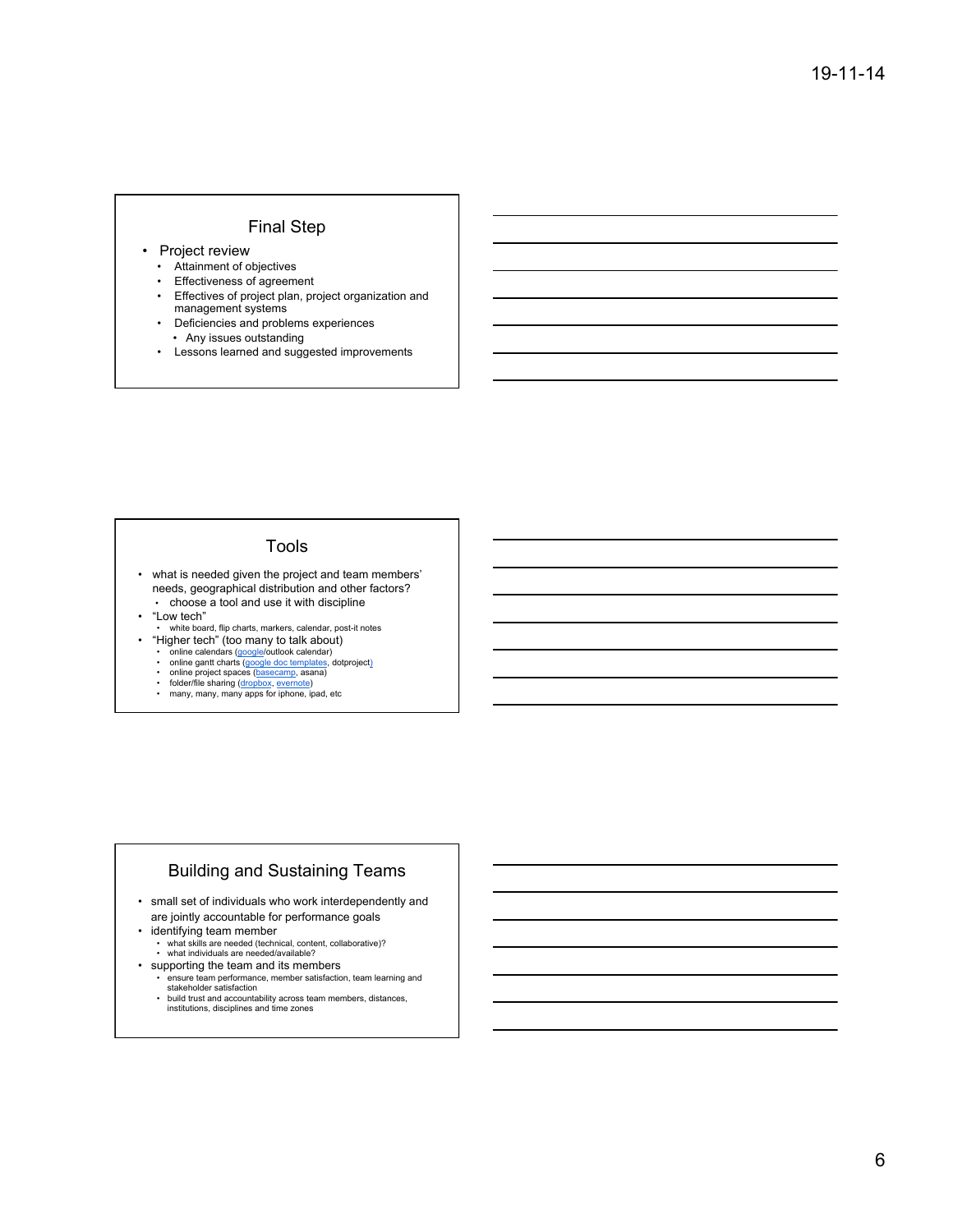# Components of an Effective Team

- Performance
- Member satisfaction
- Team learning
- Outsider satisfaction

# Team Effectiveness Model

- Evaluation
- Components
- Organization and team environment
	- Reward systems, communication systems, physical space, organizational environment and leadership
- Team design
	- Task characteristics, size, composition
- Team process
- Development, norms, roles, cohesiveness

# Team Charter

- Description of how the team will work together
- Components
	- Team purpose
	- Ground rules for behaviour
	- Assign roles and responsibilities